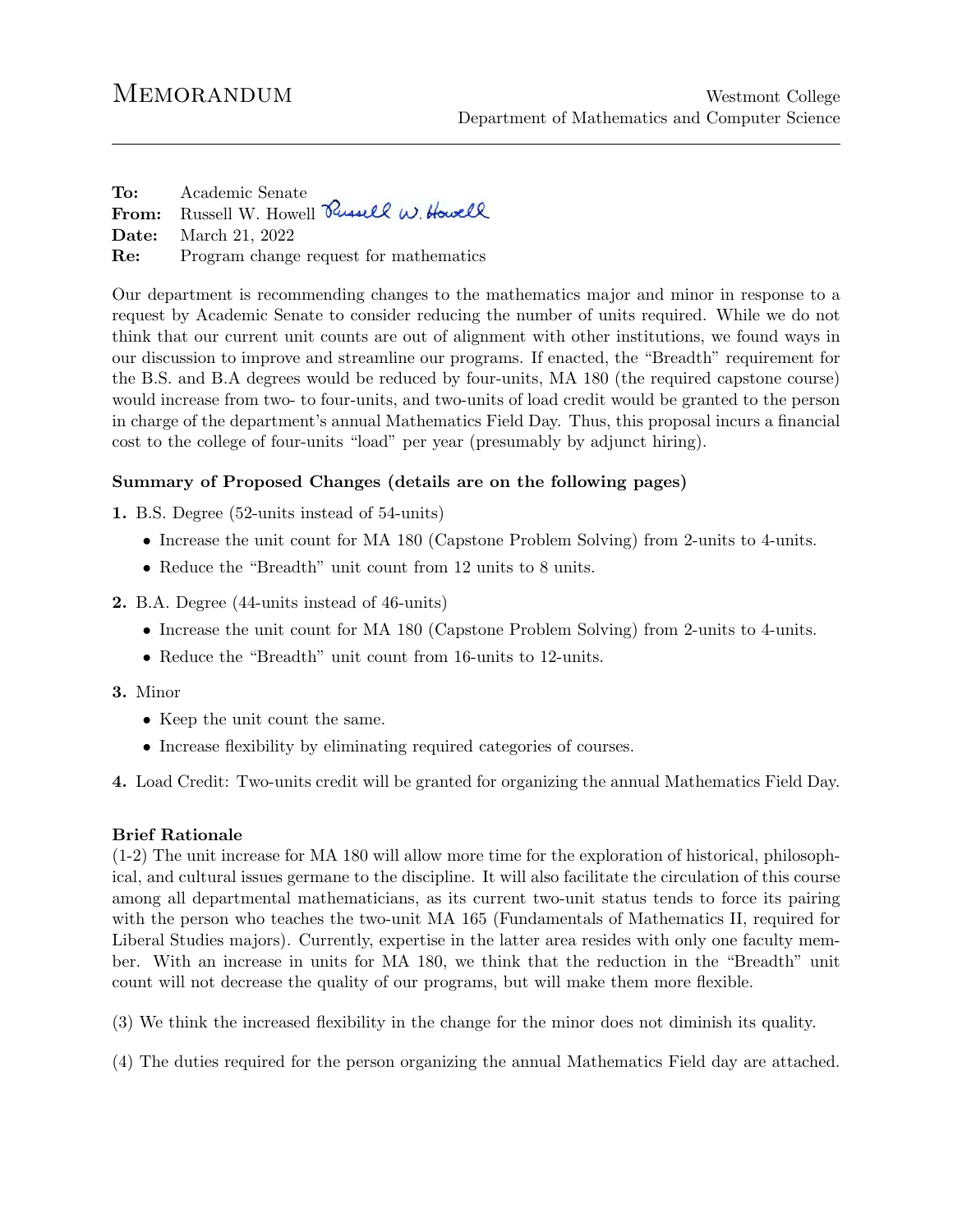## Current Requirements for the B.S. Degree in Mathematics: 54-units

#### Lower-Division Courses: 28-units

MA 009 Elementary Calculus I (4) MA 010 Elementary Calculus II (4) MA/CS 015 Discrete Mathematics (4) MA 019 Multivariable Calculus (4) MA 020 Linear Algebra (4) CS 010 Design and Implementation of Solutions to Computational Problems (4) CS 030 Abstract Models for Concrete Problems Using Java (4)

## Foundation Courses: 8-units

MA 108 Mathematical Analysis (4) MA 110 Modern Algebra (4)

### In-Depth Study: 4-units

Choose one of the following 4-unit courses: MA 109 Advanced Mathematical Analysis MA 111 Applied Modern Algebra

### Capstone Course: 2-units

MA 180 Capstone Problem Solving

#### Breadth: 12-units

Choose any 12 additional units chosen from 4-unit upper-division mathematics courses.

## Proposed Revision of the B.S. Degree in Mathematics: 52-units

#### Lower-Division Courses: 28-units

MA 009 Elementary Calculus I (4) MA 010 Elementary Calculus II (4) MA/CS 015 Discrete Mathematics (4) MA 019 Multivariable Calculus (4) MA 020 Linear Algebra (4) CS 010 Design and Implementation of Solutions to Computational Problems (4) CS 030 Abstract Models for Concrete Problems Using Java (4)

#### Foundation Courses: 8-units

MA 108 Mathematical Analysis (4) MA 110 Modern Algebra (4)

## In-Depth Study: 4-units

Choose one of the following 4-unit courses: MA 109 Advanced Mathematical Analysis MA 111 Applied Modern Algebra

# Capstone Course: 4-units  $\star$  \*\*\* Change 1

MA 180 Capstone Problem Solving (4)

## Breadth: 8-units  $***$  Change 2

Choose any 8 additional units chosen from 4-unit upper-division mathematics courses.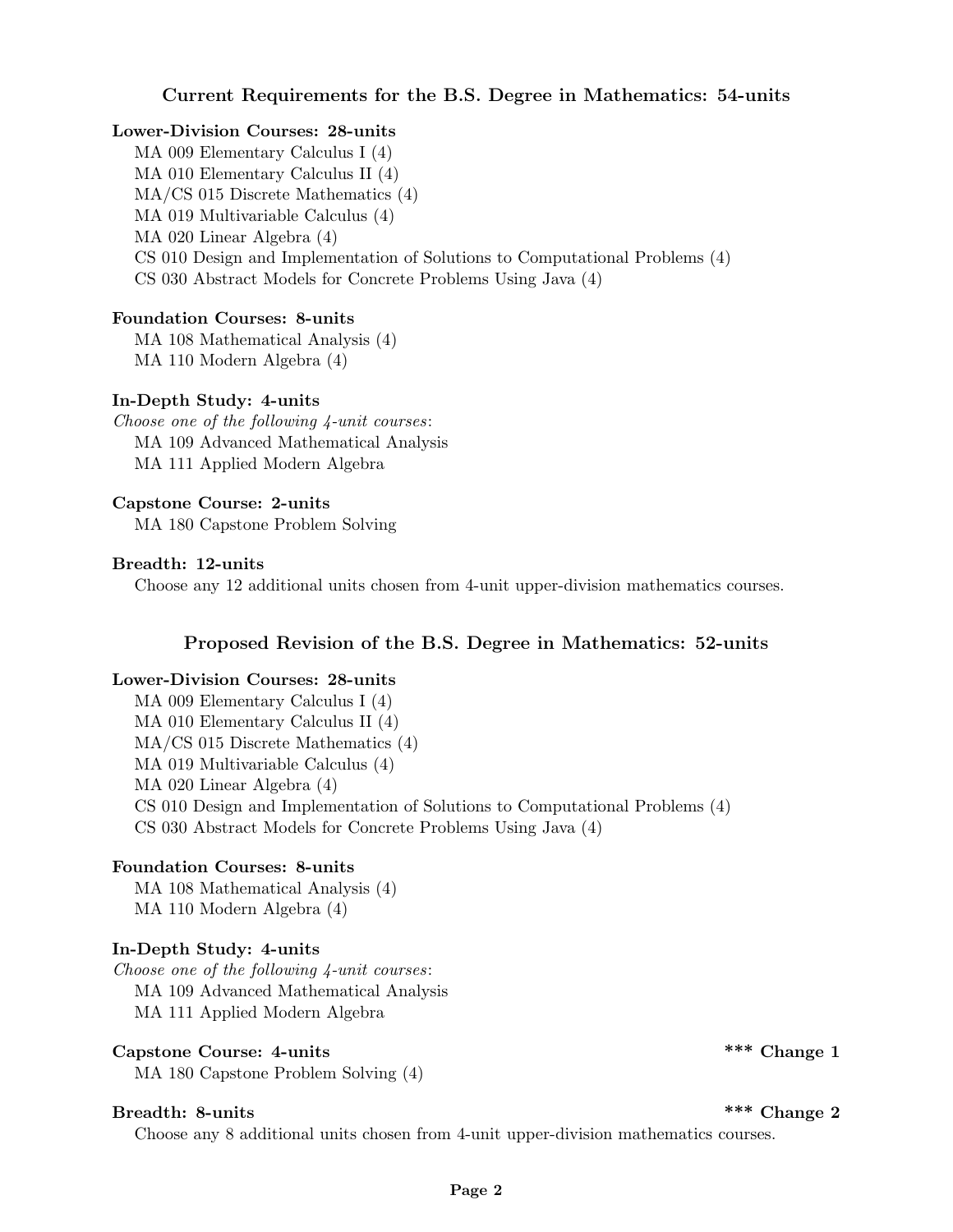## Current Requirements for the B.A. Degree in Mathematics: 46-units

## Lower-Division Courses: 24-units

MA 009 Elementary Calculus I (4) MA 010 Elementary Calculus II (4) MA/CS 015 Discrete Mathematics (4) MA 019 Multivariable Calculus (4) MA 020 Linear Algebra (4) Choose one of the following applied 4-unit courses: (4) CS 010 Design and Implementation of Solutions to Computational Problems CHM 005 General Chemistry I PHY 021 General Physics I

## Foundation Course: 4-units

Choose one of the following 4-unit courses: MA 108 Mathematical Analysis MA 110 Modern Algebra

### Capstone Course: 2-units

MA 180 Capstone Problem Solving

## Breadth: 16-units

Choose any 16 additional units chosen from 4-unit upper-division mathematics courses.

## Proposed Revision of the B.A. Degree in Mathematics: 44-units

## Lower-Division Courses: 24-units

MA 009 Elementary Calculus I (4) MA 010 Elementary Calculus II (4) MA/CS 015 Discrete Mathematics (4) MA 019 Multivariable Calculus (4) MA 020 Linear Algebra (4) Choose one of the following applied  $\ell_1$ -unit courses: (4) CS 010 Design and Implementation of Solutions to Computational Problems CHM 005 General Chemistry I PHY 021 General Physics I

## Foundation Course: 4-units

Choose one of the following 4-unit courses: MA 108 Mathematical Analysis MA 110 Modern Algebra

# Capstone Course: 4-units  $\overset{***}{\text{Change 1}}$

MA 180 Capstone Problem Solving

# Breadth: 12-units  $***$  Change 2

Choose any 12 additional units chosen from 4-unit upper-division mathematics courses.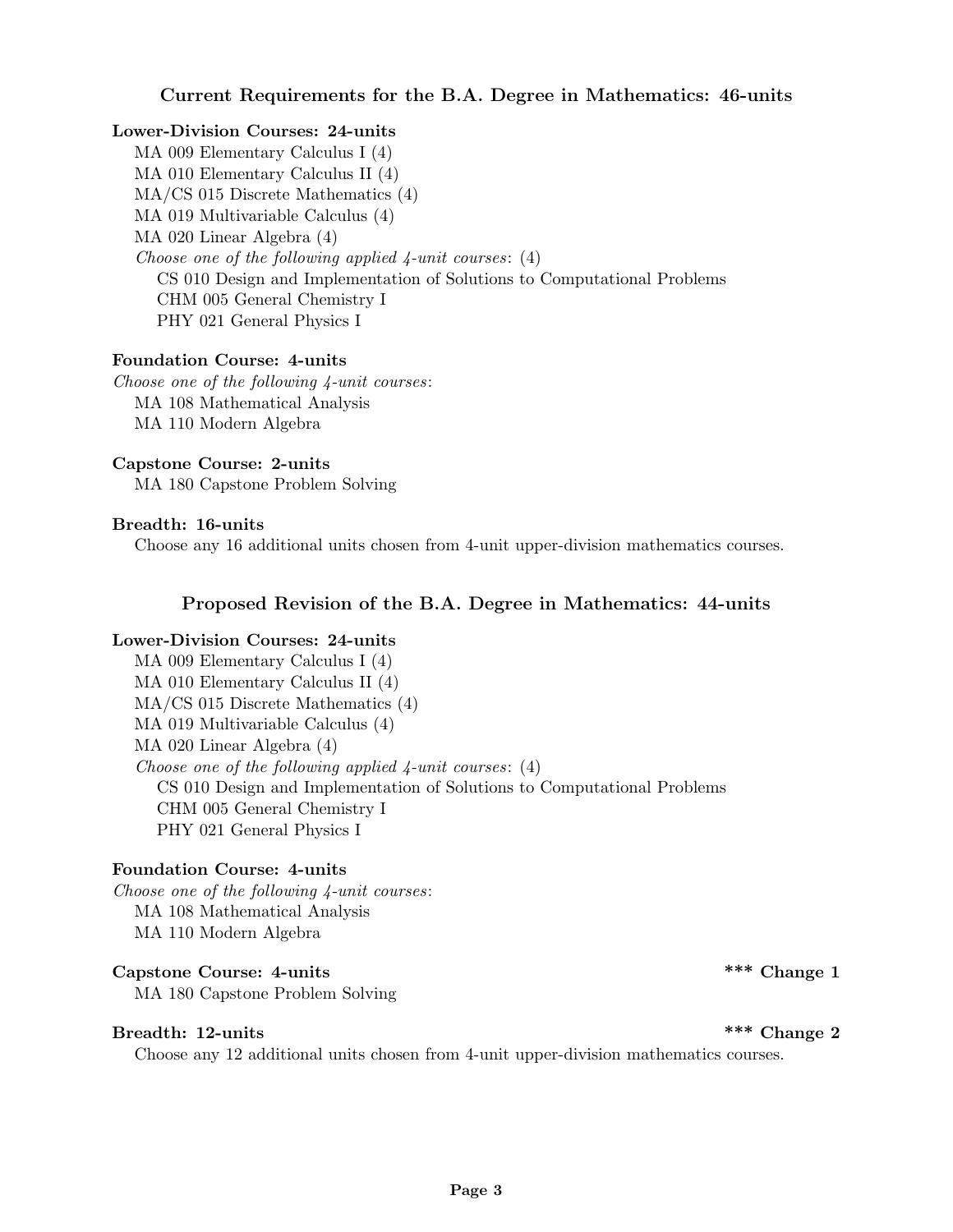# Current Requirements for the Mathematics Minor: 24-units

MA 009 Elementary Calculus I (4) MA 010 Elementary Calculus II (4) MA 020 Linear Algebra (4) Choose one of the following  $4$ -unit courses:  $(4)$ MA/CS 015 Discrete Mathematics MA 19 Multivariable Calculus

Choose one of the following  $\varphi$ -unit courses: (4) MA 110 Modern Algebra MA 124 Codes and Encryption MA 136 Geometry MA 155 History of Mathematics

Choose one of the following  $4$ -unit courses:  $(4)$ MA 108 Mathematical Analysis MA 121 Introduction to Numerical Analysis MA 130 Probability and Statistics MA 140 Complex Analysis

# Proposed Revision of the Mathematics Minor: 24-units

MA 009 Elementary Calculus I (4) MA 010 Elementary Calculus II (4) MA 020 Linear Algebra (4) Choose one of the following  $\chi$ -unit courses: (4) MA/CS 015 Discrete Mathematics MA 19 Multivariable Calculus

Choose any 8 additional units from 4-unit upper-division mathematics courses: (8) \*\*\* Change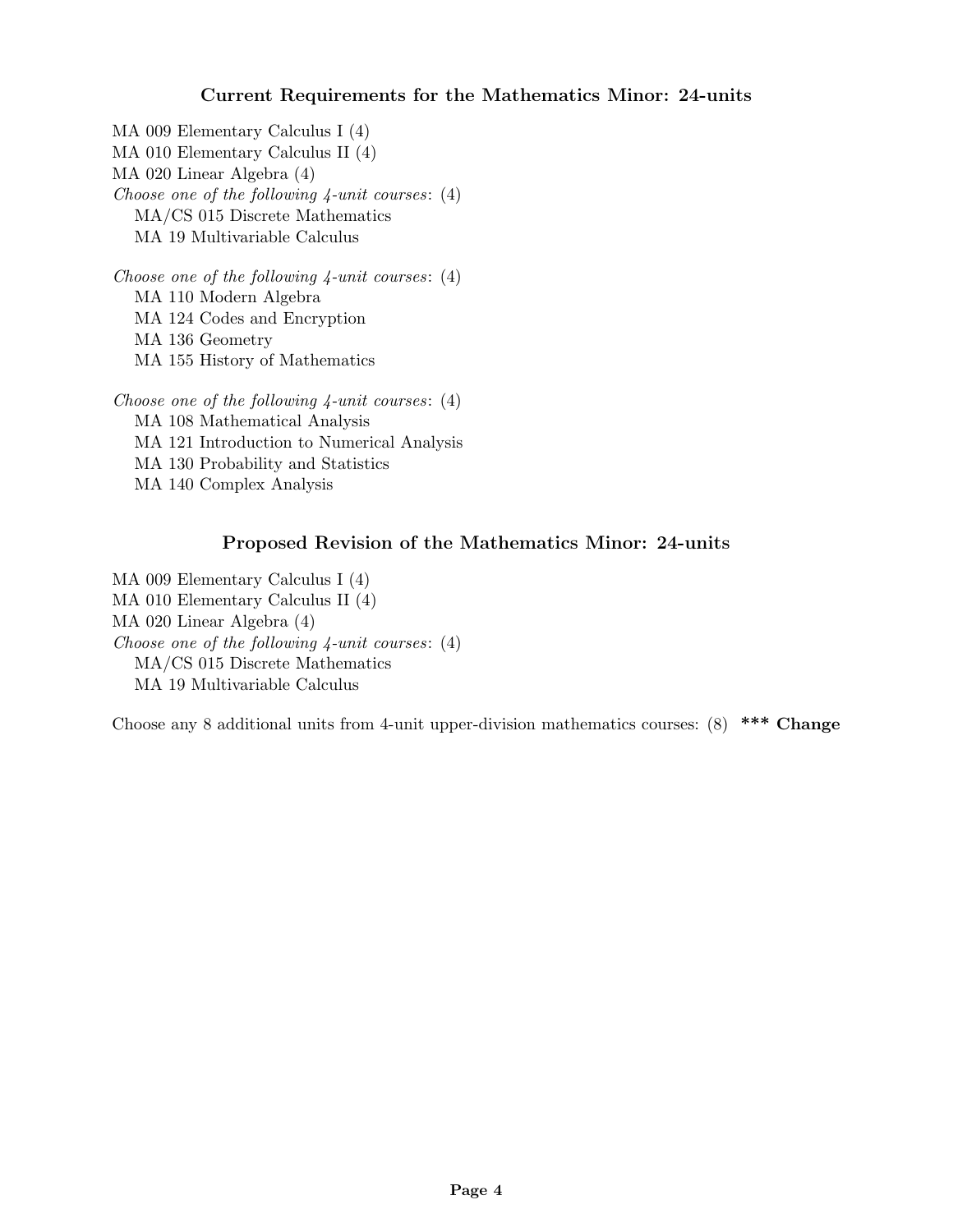# Load Request: Two Units for Organizing the Mathematics Field Day

(Usual date: first Saturday in February before the 4-day holiday, e.g., February 12, 2022)

## Required Tasks

(\* Indicates that the task can be done by an administrative assistant, but with coordination.)

## Problem Writing:

- Create College Bowl Questions and Answers (Grades  $9 10$ , Grades  $11 12$ )
	- Write 4 "toss-up" and 4 "follow-up" questions/answers for each preliminary round per grade and 15 "toss-up" and 15 "follow-up" questions/answers for the final round per grade. There are 5 preliminary rounds, so a total of 110 questions with answers are needed combined.
	- Typeset questions and divide into rounds appropriately. Format for use by readers with MC instructions where needed.
	- Work with the volunteer editor to proofread the problems once written.
- Create Team Exam Questions and Solutions (Grades  $9 10$ , Grades  $11 12$ )
	- Write 5 questions/solutions per grade for a 75-minute long written team exam. This will make a total of 10 questions with solutions combined.
	- Type comprehensive solutions for use by graders and to be distributed to teachers at the end of the competition.
	- Work with the volunteer editor to proofread the problems once written.

### Summer:

- Coordinate with the Art Department for the T-shirt design contest. The student who submits the winning design gets a \$25 amazon gift card. Note: sometimes the organizer of the contest has had to create the design.
- Coordinate with the Gaede Institute and Admissions to ensure the Field Day date does not conflict with major college functions  $(e, q)$ , Liberal Arts Conversation; Augustinian interviews).

## Fall:

- School Coordination
	- Contact high schools to determine who will be participating.
	- Explore relations with schools who may be interested in attending.
	- Get confirmation of school attendance; request T-shirt size information.
- Room Reservation\*
	- WH 106, WH 110, WH 212, WH 216: 10:00 am 3:45 pm
	- WH 210: 10:00 am 5:15 pm
	- WH 311, WH 321: 10:00 am 2:15 pm
	- Founders Room (or GLC, depending on how many schools attend): 4:00 6:30 pm
- Order catering from the DC.<sup>\*</sup>
- Decide on a banquet speaker, make appropriate contacts.
- Make sure buzzers are in good working order.
- Begin recruiting student and faculty volunteers (about 25 student volunteers and 3-5 faculty volunteers are needed).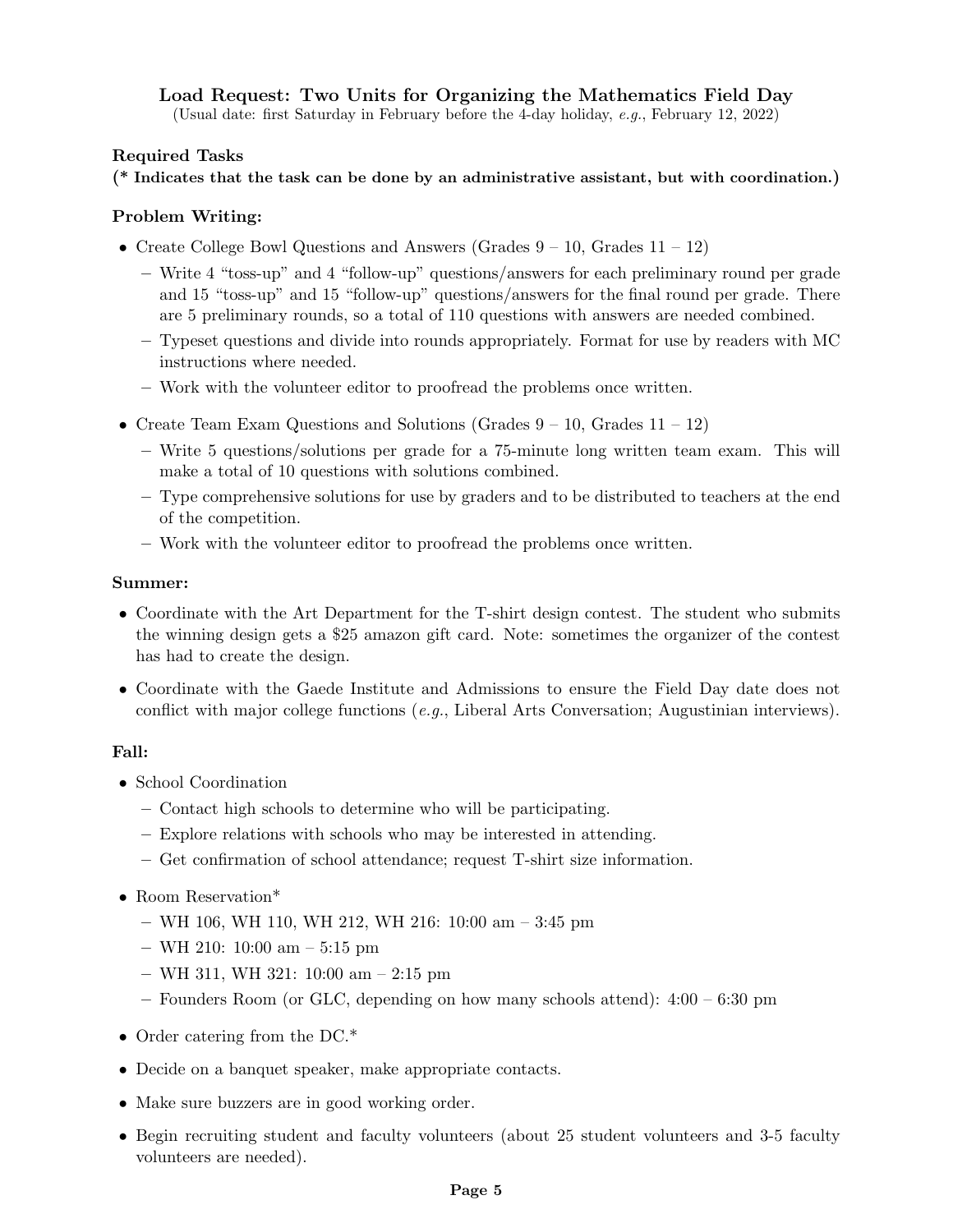## January:

- Physical Logistics
	- Coordinate with physical plant for chair and table delivery.\*
	- Make sure microphones and projection systems are available. Coordinate with IT to have someone present on the day of the contest to sort out any technical glitches.
- T-Shirts
	- Solicit student input to select the best T-shirt design.
	- Collect volunteer T-shirt information.
	- Order T-shirts from American Silkscreen (Milpas St., 805-564-1264).\*
	- Pick up T-shirts.\*
	- Prepare T-shirts for volunteer and school distribution.
- Order Trophies\*
- Materials
	- Prepare rotation schedules (College Bowl Rounds and Chalk Talks).
	- Print schedules for teachers and volunteers.\*
	- Prepare problem packets for readers.
	- Print written exams and prepare for teams.\*
	- Assemble packets of problems and solutions for teachers to take home at the end of the event.
	- Order 100 pencils and 8 reams of paper. Sharpen pencils\*
- Volunteers
	- Finalize which volunteer positions are needed. Recruit volunteers until all positions are filled. Follow up with volunteers to confirm.
	- Assemble packets of materials for all volunteers based upon their assigned tasks.
	- Prepare and run two volunteer training events the week prior to the event.
- Coordinate publicity with Scott Craig. Personally contact Noozhawk, KEYT, and the Santa Barbara News-Press.

## Evening Prior to Field Day:

Coordinate Event Setup (4 student volunteers)

- Set up buzzers and make sure tables are in proper positions; paper and pencils in place.
- Set up team exam room (WH 206) with paper and pencils.

## Field Day:

- Coordinate Registration (2 student volunteers)
	- Welcome and check in each school.
	- Collect payment.
	- Distribute T-shirts.
	- Take team photos.